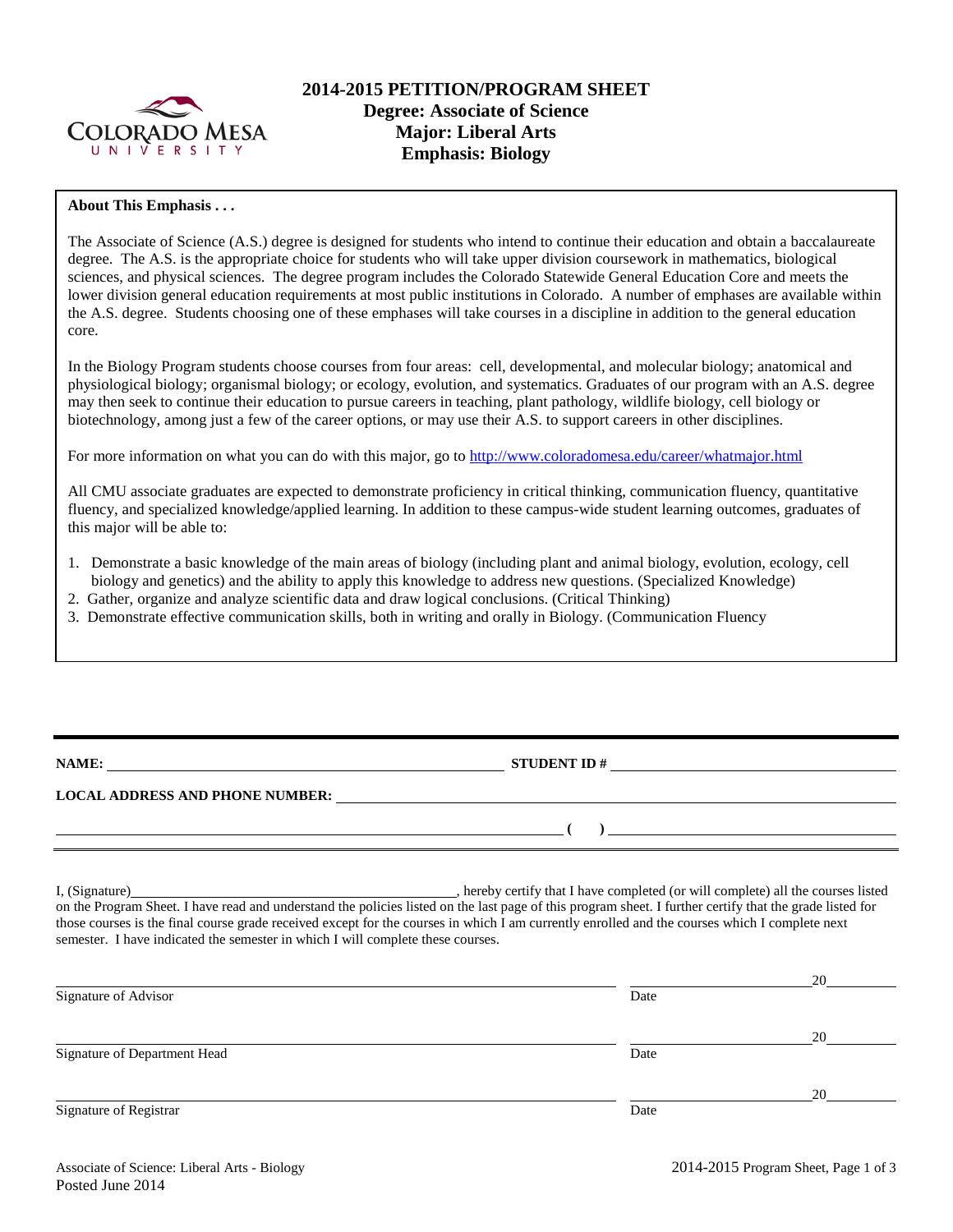### **Students should work closely with a faculty advisor when selecting and scheduling courses prior to registration.**

Degree Requirements:

- 60 semester hours total ( A minimum of 16 taken at CMU in no fewer than two semesters).
- 2.00 cumulative GPA or higher in all CMU coursework and a grade of "C" or better must be earned toward the major content area
- A grade of "C" or higher must be earned in all general education courses in order to be accepted for transfer under the Core Transfer Agreements.
- Pre-collegiate courses (usually numbered below 100) cannot be used for graduation.
- A student must follow the CMU graduation requirements either from 1) the program sheet for the major in effect at the time the student officially declares a major; or 2) a program sheet for the major approved for a year subsequent to the year during which the student officially declares the major and is approved for the student by the department head. Because a program may have requirements specific to the degree, the student should check with the faculty advisor for additional criteria. It is the student's responsibility to be aware of, and follow, all requirements for the degree being pursued. Any exceptions or substitutions must be approved by the student's faculty advisor and Department Head.
- When filling out the program sheet a course can be used only once.
- See the "Undergraduate Graduation Requirements" in the catalog for additional graduation information.

**GENERAL EDUCATION REQUIREMENTS** (31 semester hours) See the current catalog for a list of courses that fulfill the requirements below. If a course is on the general education list of options and a requirement for your major, you must use it to fulfill the major requirement and make a different selection within the general education requirement.

| Course No Title |  | Sem.hrs Grade Term |  |
|-----------------|--|--------------------|--|
|                 |  |                    |  |

**English** (6 semester hours, must receive a grade of "C" or better and must be completed by the time the student has 60 semester hours.) ENGL 111 English Composition 3 ENGL 112 English Composition 3

**Math: MATH 113 or higher** (3 semester hours, must receive a grade of "C" or better, must be completed by the time the student has 60 semester hours.) MATH 113 College Algebra 4\*

\*3 credits apply to the General Ed requirements and 1 credit applies to elective credit

\_\_\_\_\_\_ \_\_\_\_ \_\_\_\_\_\_\_\_\_\_\_\_\_\_\_\_\_\_\_\_\_\_\_\_ 3 \_\_\_\_\_ \_\_\_\_\_\_\_\_

\_\_\_\_\_\_ \_\_\_\_ \_\_\_\_\_\_\_\_\_\_\_\_\_\_\_\_\_\_\_\_\_\_\_\_ \_\_\_\_ \_\_\_\_\_ \_\_\_\_\_\_\_\_ \_\_\_\_\_\_ \_\_\_\_ \_\_\_\_\_\_\_\_\_\_\_\_\_\_\_\_\_\_\_\_\_\_\_\_ \_\_\_\_ \_\_\_\_\_ \_\_\_\_\_\_\_\_

**Humanities** (3 semester hours)

**Social and Behavioral Sciences** (6 semester hours)

| <b>Natural Sciences</b> (7 semester hours, one course must include a lab) |               |  |
|---------------------------------------------------------------------------|---------------|--|
| CHEM 131/131L, 132/132L recommended                                       |               |  |
|                                                                           |               |  |
|                                                                           |               |  |
| <b>History</b> (3 semester hours)                                         |               |  |
|                                                                           | $\mathcal{R}$ |  |
| <b>Fine Arts</b> (3 semester hours)                                       |               |  |
| <b>OTHER LOWER DIVISION REQUIRMENTS (5 semester hours)</b>                |               |  |
|                                                                           |               |  |
| <b>Kinesiology</b> (2 semester hours)                                     |               |  |
| KINE 100 Health and Wellness                                              |               |  |

**Applied Studies** (3 semester hours)

### **BIOLOGY EMPHASIS CORE REQUIREMENTS**

(24 semester hours)

|                  | <b>Core Classes</b> (16 semester hours) |   |  |
|------------------|-----------------------------------------|---|--|
| <b>BIOL</b> 105  | <b>Attributes of Living Systems</b>     | 3 |  |
| <b>BIOL 105L</b> | <b>Attributes of Living Systems</b>     |   |  |
|                  | Laboratory                              |   |  |
| <b>BIOL 106</b>  | Principles of Animal Biology            | 3 |  |
| <b>BIOL 106L</b> | Principles of Animal Biology            |   |  |
|                  | Laboratory                              |   |  |
| <b>BIOL</b> 107  | Principles of Plant Biology             | 3 |  |
| <b>BIOL 107L</b> | Principles of Plant Biology             |   |  |
|                  | Laboratory                              |   |  |
| <b>BIOL 208</b>  | Fundamentals of Ecology &               |   |  |
|                  | Evolution                               | 3 |  |
| <b>BIOL 208L</b> | Fundamentals of Ecology &               |   |  |
|                  | <b>Evolution Lab</b>                    |   |  |
|                  |                                         |   |  |

\_\_\_\_\_\_ \_\_\_\_ \_\_\_\_\_\_\_\_\_\_\_\_\_\_\_\_\_\_\_\_\_\_\_\_ \_\_\_\_ \_\_\_\_\_ \_\_\_\_\_\_\_\_

#### **Required Biology Specialization Courses** (8 Semester Hours) To be

selected in consultation with student's advisor \*MATH 113 College Algebra 1